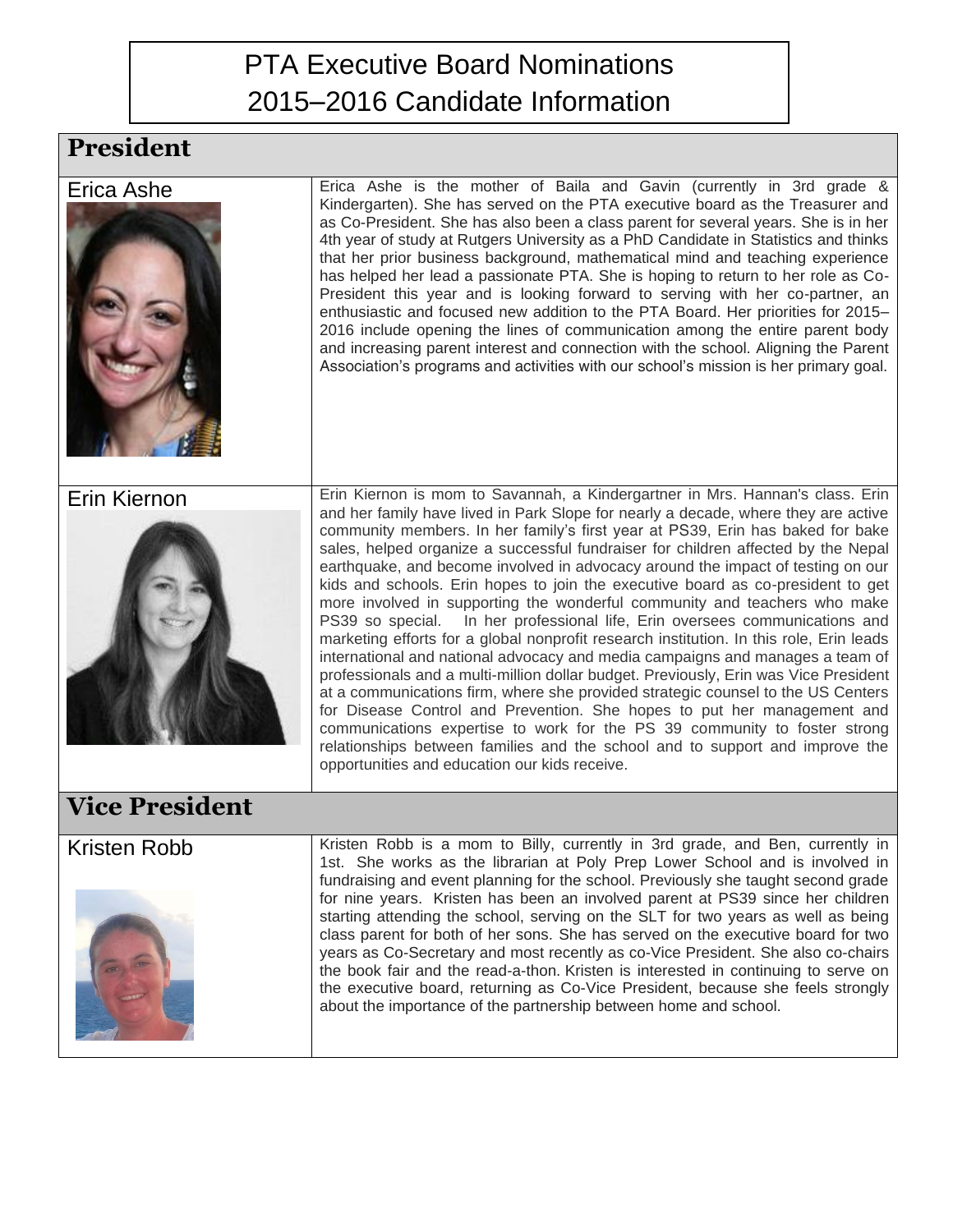| Jennifer Norman        | Jennifer Norman is the proud mother of Samantha, currently in 2nd grade, and<br>Jack, currently in Pre-K. She has been an active member of the procurement team<br>for the Spring Auction since Samantha was in Kindergarten, using her connections<br>as an art book publisher to bring in many museum related items and books. As a<br>Member-at-Large on the Executive Board this year, she was a co-organizer and<br>procurement coordinator for the successful Spring Auction. Her love of books and<br>the arts have led her to take on the coordination of the winter and spring Barnes &<br>Noble book fairs and the school's new day out to see the Nutcracker at the<br>Brooklyn Center for the Performing Arts. In her role as liaison to PS39 CBE<br>afterschool program, she helps to shape further enrichment opportunities for our<br>kids. She would like to continue her work on these events and programs as a Co-<br>Vice President of the executive board next year, and hopefully help make them<br>even more successful. |  |
|------------------------|------------------------------------------------------------------------------------------------------------------------------------------------------------------------------------------------------------------------------------------------------------------------------------------------------------------------------------------------------------------------------------------------------------------------------------------------------------------------------------------------------------------------------------------------------------------------------------------------------------------------------------------------------------------------------------------------------------------------------------------------------------------------------------------------------------------------------------------------------------------------------------------------------------------------------------------------------------------------------------------------------------------------------------------------|--|
| <b>Secretary</b>       |                                                                                                                                                                                                                                                                                                                                                                                                                                                                                                                                                                                                                                                                                                                                                                                                                                                                                                                                                                                                                                                |  |
| Simone Hannah-Clark    | Simone Hannah-Clark is the mother of Gabriel, a 1st grader, and Sylvie, an<br>incoming Pre-K-er. In the 2014-2015 school year, Simone served as co-class<br>parent, and loved how that assignment increased her connection to the PS39<br>community. Simone hails originally from New Zealand and has lived in NYC since<br>2004. In her professional life, Simone is a registered nurse, with work experience<br>in New Zealand, Australia, and the United States. She currently works in the<br>Medical Intensive Care Unit at The Mount Sinai Hospital. She believes it's an<br>honor for one to serve on the PTA Executive Board and is running for Co-<br>Secretary for the 2015-2016 school year. She relishes the challenge and<br>opportunity to increase her involvement at PS39.                                                                                                                                                                                                                                                     |  |
| Jessica Hooberman      | Jessica Hooberman is mom to Nat (a 1st grader with Ms. Stark), Sebby (soon to<br>be in Pre-K) and Teddy (16 months). This past year she was a class parent and<br>had the opportunity to learn a bit more about the inner-workings of PS39 and<br>would like to contribute further as PTA Co-Secretary. Jessica is from Ann Arbor,<br>MI, and lived in Chicago and Minneapolis before abandoning flyover country for<br>Brooklyn. Professionally, Jessica has worked in the public health field in various<br>capacities for the past 16 years. For the past six years, Jessica and her husband,<br>Aaron Eads, have operated a consulting business together, providing grant-writing<br>and other services to health and human service non-profits across the country.                                                                                                                                                                                                                                                                        |  |
| <b>Treasurer</b>       |                                                                                                                                                                                                                                                                                                                                                                                                                                                                                                                                                                                                                                                                                                                                                                                                                                                                                                                                                                                                                                                |  |
| Mary Walsh-Fitzpatrick | Mary Fitzpatrick is mom to Maeve (3rd grade) and Eamon (Kindergarten). She has<br>been a member of the PS39 community for five years and has enjoyed<br>volunteering during various events and fundraisers. Mary served as Co-Treasurer<br>during the 2014-2015 school year, during which time she learned a great deal<br>about the generosity of our community and the important ways in which parents<br>support a vibrant learning environment at PS39. Professionally, Mary is an<br>attorney and works in higher education. She is hoping to continue her position of<br>Co-Treasurer for the 2015-2016 school year.                                                                                                                                                                                                                                                                                                                                                                                                                     |  |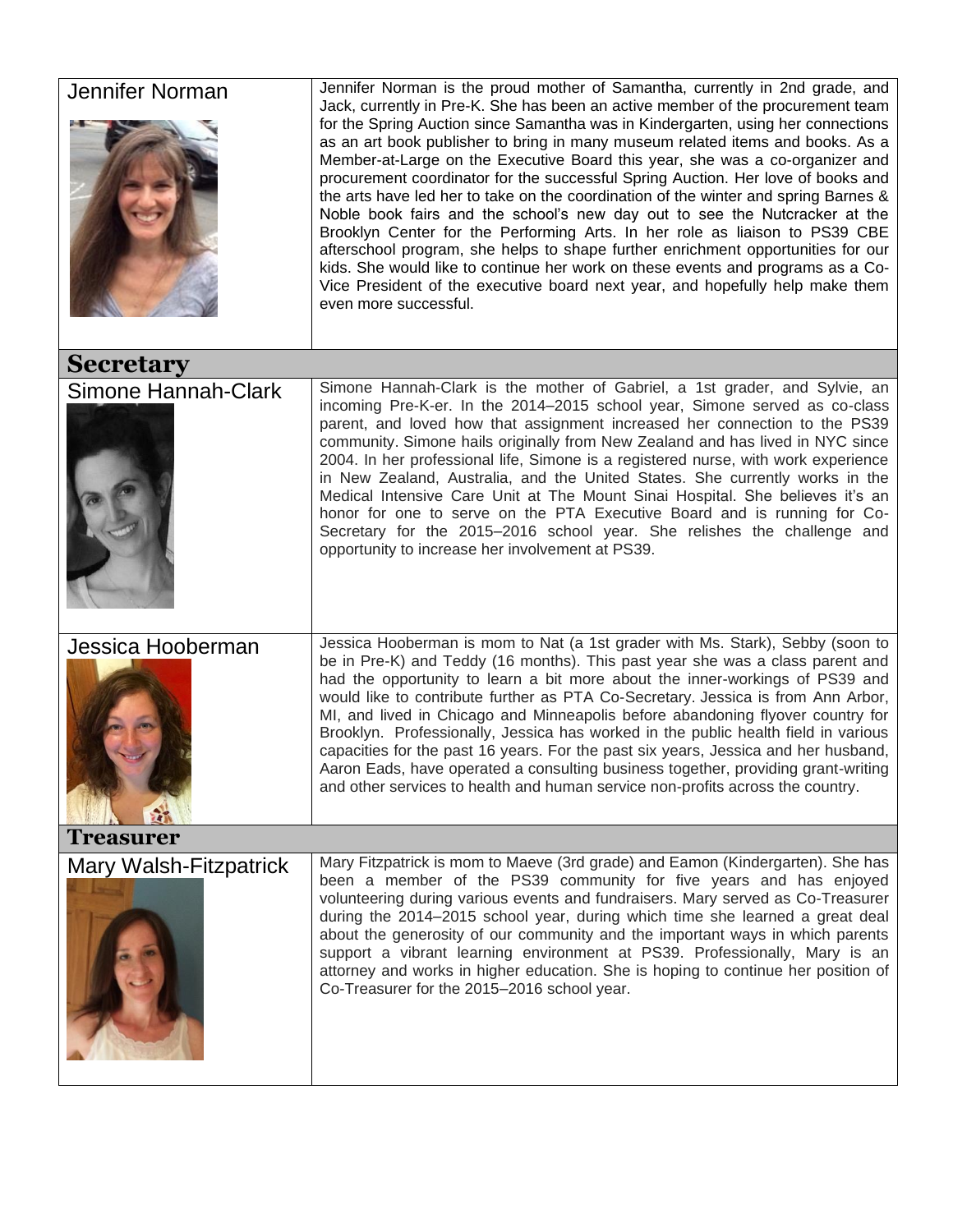| Adam Becker                       | Adam Becker is dad to Benny, a 1st grader, and Zach, a preschooler. Not only<br>does Adam know what an Excel pivot table is, he actually enjoys making them,<br>looking at them, and creating PowerPoint to explain them. He's done so<br>professionally for over a dozen years, as a consultant for Accenture and IBM, and<br>most recently as the leader of a team of Professional Services consultants for<br>MicroEdge: a software company that helps charitable foundations manage their<br>grantmaking. Adam also served as Treasurer of his Park Slope co-op for the last<br>seven years, with responsibilities similar to that of the PTA Treasurer: managing<br>and reporting on cash flow, making payments, and working with accountants on<br>tax preparation. Adam hopes to return to the PTA executive board next year as<br>Co-Treasurer.                                                    |
|-----------------------------------|------------------------------------------------------------------------------------------------------------------------------------------------------------------------------------------------------------------------------------------------------------------------------------------------------------------------------------------------------------------------------------------------------------------------------------------------------------------------------------------------------------------------------------------------------------------------------------------------------------------------------------------------------------------------------------------------------------------------------------------------------------------------------------------------------------------------------------------------------------------------------------------------------------|
| <b>Member at Large</b>            |                                                                                                                                                                                                                                                                                                                                                                                                                                                                                                                                                                                                                                                                                                                                                                                                                                                                                                            |
| <b>Matt Polacheck</b>             | Matt Polacheck is dad to Lillia, a 2nd grader in Mrs. Calhoun's class, and Theo, a<br>Kindergartener in Mrs. Hannan's class. He has been the Creative Director for<br>Shmaltz Brewing Company, Clifton Park, NY, for 12 years. He was a Member-at-<br>Large on the PS39 PTA executive board in 2014–2015. He also co-chairs the<br>Spooktacular and chairs the Spring Carnival. Matt looks forward to returning to the<br>executive board next year as a Member-at-Large to help support our wonderful staff<br>and all the kids at PS39.                                                                                                                                                                                                                                                                                                                                                                  |
| Jenn Kantor                       | Jennifer Kantor has been part of the PS39 community for almost eight years. She is<br>mom to Lila, a 1st grader, and Jesse (a PS39 alum now at MS 51). She currently<br>serves on the PTA executive board as Co-Vice President and is running for the<br>position of Member-at-Large for the 2015–2016 school year. Over the past two<br>years, she's advocated for our families, worked with the class parents, launched<br>and managed numerous fundraisers, procured oodles of items for the school<br>auction, sold a lot of stuff, and baked a ton of brownies. In her professional life,<br>she's a freelance writer and copywriter.                                                                                                                                                                                                                                                                 |
| <b>Allison Micarelli-Sokoloff</b> | Allison Sokoloff has been a part of the PS39 community since 2013 when her son<br>entered Pre-K. She is mom to Paul, a Kindergartner in Miss Imperiale's class, and<br>Ava, an incoming Pre-K-er. Allison first got involved with the PTA as a Class Parent<br>in 2013-2014 and was a Member-at-Large and Class Parent Coordinator on the<br>PTA executive board in 2014–2015. Allison is running for a second term as<br>Member-at-Large to continue to play an essential role in Communications.<br>Professionally, Allison has worked in media as an editor for over 15 years. Allison is<br>looking forward to continuing her involvement with the passionate PS39 community<br>and getting to know each and every family along the way!                                                                                                                                                               |
| Christiania Cobean-Vitrano        | Christiania Cobean-Vitrano is mom to Matthew, a Kindergartner, and Gillian, who is<br>queuing up for Pre-K next year. Hailing from Boulder, CO, Christiania moved to New<br>York City in 1994 with a BFA in Musical Theatre and a Minor in waiting tables! After<br>working in the theatre for several years, she joined Russell Investments in 2000 and<br>is currently a Senior Project Coordinator for their Private Client Services<br>group. Christiania served as co-chair for the 2014 and 2015 Spring Auctions and<br>will co-chair the event again in 2016. She feels the PS39 Parent Association is a<br>wonderfully active organization with vigorous program and fundraising goals. She<br>would like to join the executive board in a Member-at-Large capacity to learn more<br>about our terrific school, and to help continue and grow the many activities and<br>programs offered at PS39. |